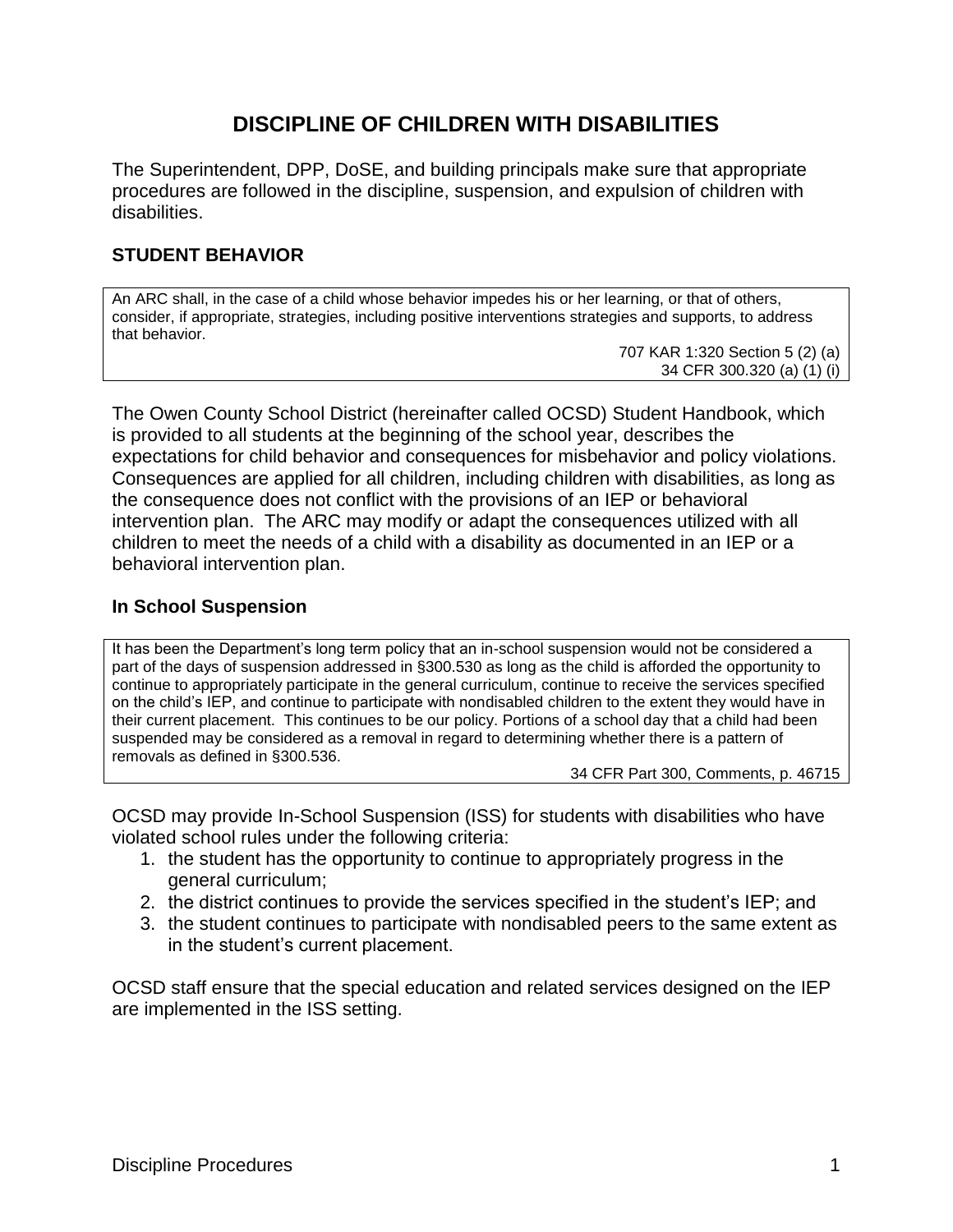# **Student Behavior on the School Bus**

The principal or the person or persons designated by the board of education shall be responsible for the discipline of the pupils who ride school buses. The principal shall assist the school bus driver with discipline problems which arise on the bus when the school bus driver shall make the proper report on the discipline problem either in person or in writing. A pupil who creates a serious safety or discipline problem or persists in creating discipline problems on

the school bus shall be reported to the principal or person designated by the board to handle bus discipline problems. The principal or person designated by the board shall have the authority to forbid the pupil bus riding privileges until the problem is resolved. A student whose bus riding privileges have been suspended shall not be allowed on the bus again until the driver receives written permission by the principal or his designee.

702 KAR 5:030 (19-20)

If a student misbehaves on the school bus, the principal may suspend the student from the bus if:

- 1. the IEP does not prohibit the suspension;
- 2. the suspension does not result in a change of placement for the student (see **CHANGE IN PLACEMENT FOR DISCIPLINARY REMOVALS**); and
- 3. the behavior has not previously been determined to be a manifestation of the student's disability (see **MANIFESTATION DETERMINATION**).

Whether a bus suspension would count as a day of suspension would depend on whether the bus transportation is a part of the child's IEP. If the bus transportation were a part of the child's IEP, a bus suspension would be treated as a suspension under §300.530 unless the public agency provides the bus service in some other way, because that transportation is necessary for the child to obtain access to the location where services will be delivered. If the bus transportation is not a part of the child's IEP, a bus suspension is not a suspension under §300.530. In those cases, the child and the child's parent have the same obligations to get the child to and from school as a nondisabled child who has been suspended from the bus. However, public agencies should consider whether the behavior on the bus is similar to behavior in a classroom that is addressed in an IEP and whether the child's behavior on the bus should be addressed in the IEP or a behavioral intervention plan for the child.

34 CFR Part 300, Comments, p. 46715

If a student with a disability is suspended from the bus and the IEP specifies transportation as a related service, OCSD makes sure an alternative method of transportation is available. If transportation **is not** a related service, OCSD is not obligated to arrange for transportation services.

### **REMOVAL FOR 10 SCHOOL DAYS OR LESS DURING A SCHOOL YEAR**

School personnel may remove a student with a disability who violates a code of student conduct from the student's placement to an appropriate interim alternative education setting, another setting, or suspension, for not more than ten (10) consecutive school days (to the extent those alternatives are applied to children without disabilities).

707 KAR 1:340 Section 13 (2) 34 CFR 300.530 (b) (1)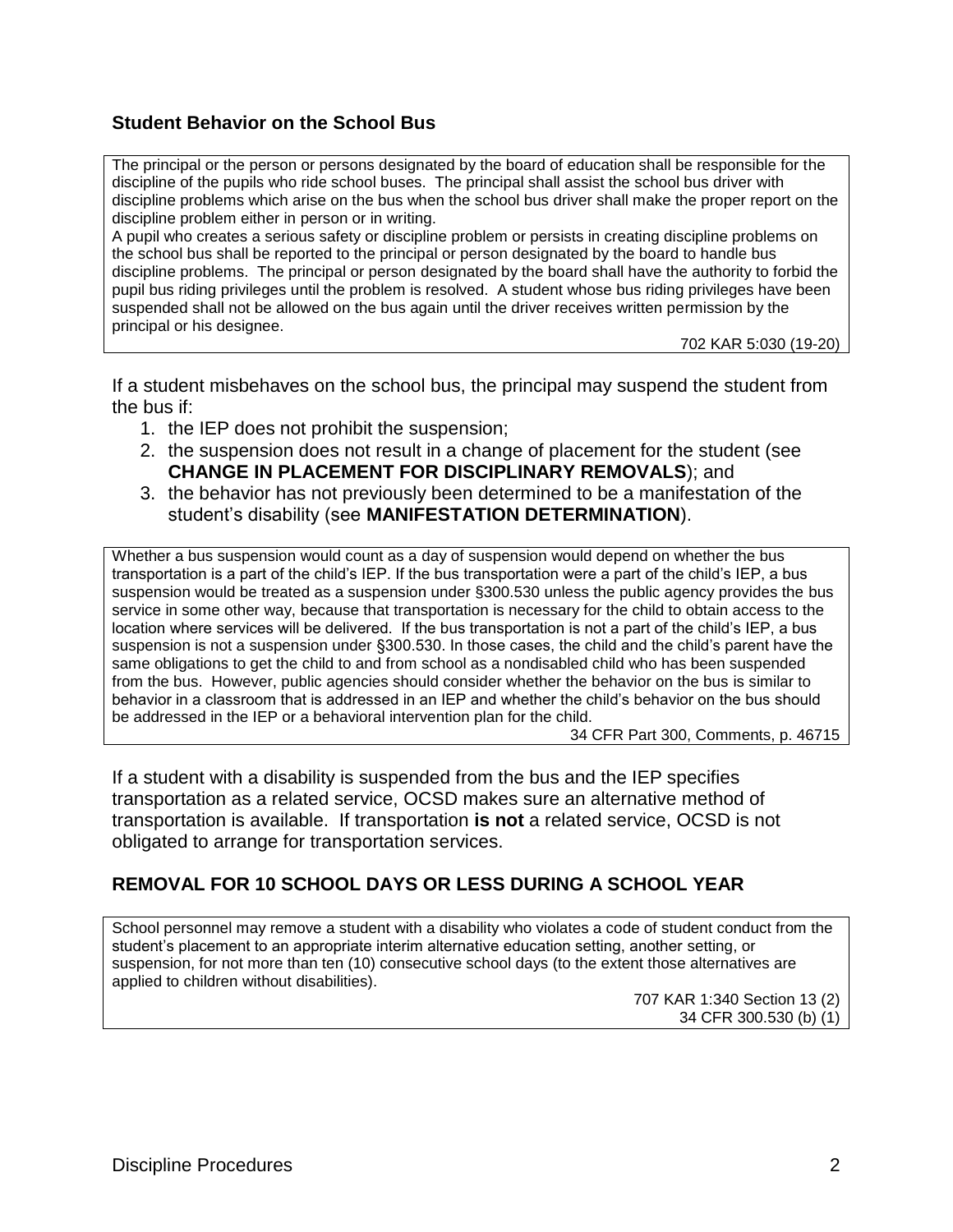School personnel may remove a student with a disability from the student's current placement for additional periods of time of not more than the ten (10) consecutive school days in the same school year for separate incidents of misconduct as long as those removals do not constitute a change in placement because of disciplinary removals.

> 707 KAR 1:340 Section 13 (3) 34 CFR 300.530 (b) (1)

Suspension of primary school students shall be considered only in exceptional cases where there are safety issues for the child or others.

KRS 158.150 (8)

A student with a disability who violates a school or board policy may be suspended from school for the same amount of time as a general education student would be suspended, but may not be suspended more than a total of ten (10) school days per school year.

A student with a disability may be suspended for a total of ten (10) school days per school year without invoking any of the other disciplinary requirements, such as manifestation determination, revision of the IEP, or behavior intervention plan.

The OCSD Student Handbook outlines the due process procedures for short-term suspensions utilized for all students. OCSD does not hold an ARC meeting when suspensions are utilized as temporary disciplinary measures if the suspension is for a minor infraction and no further disciplinary action is planned. OCSD may hold an ARC meeting at any time if requested by the parent, principal, or other service provider.

(a) Day means calendar day unless otherwise indicated as business day or school day; (c) School day means any day, including a partial day, that children are in attendance at school for instructional purposes. The term school day has the same meaning for all children in school, including children with and without disabilities.

34 CFR 300.11 (a) & (c)

Any portion of a school day is considered a full day. For suspension purposes, a child suspended at any time of the school day is considered suspended one full day.

An LEA shall be required to provide educational services to a child with a disability during periods of removal of ten (10) or less school days in the same school year if it provides services to children without disabilities who are similarly removed.

707 KAR 1:340 Section 13 (8) 34 CFR 300.530 (d) (3)

OCSD board policy does not provide services for children with or without disabilities who are suspended for less than ten (10) school days in a school year.

After a child with a disability has been removed from the child's current placement for ten (10) school days in the same school year, educational services as described in 707 KAR 1:340 Section 13 (6) shall be provided during any subsequent days of removal.

707 KAR 1:340 Section 13 (5) 34 CFR 300.530 (a) (2)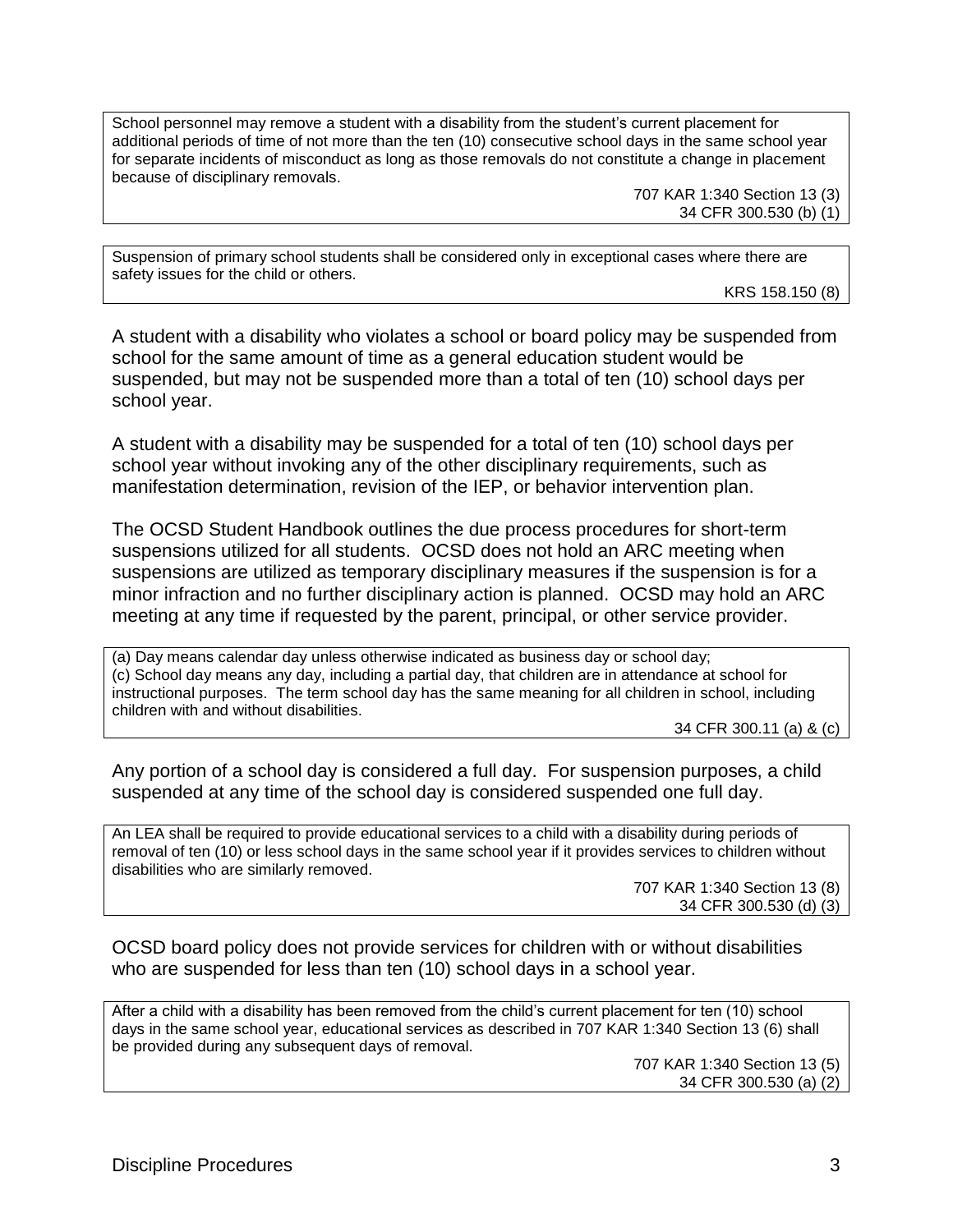If a child is suspended more than ten (10) school days in the same school year, OCSD follows for **CHANGE IN PLACEMENT FOR DISCIPLINARY REMOVALS.**

# **CHANGE IN PLACEMENT FOR DISCIPLINARY REMOVALS**

The ARC may consider any circumstances on a case-by-case basis when determining whether to order a change of placement for a child with a disability who violates a code of student conduct. 707 KAR 1:340 Section 13 (1) 34 CFR 300.530 (a)

On the date on which the decision is made to make a removal that constitutes a change of placement of a child with a disability because of a violation of a code of student conduct, the LEA shall notify the parent so that decision, and provide the parents the procedural safeguards notice as contained in 707 KAR 1:340 Section 4.

> 707 KAR 1:340 Section 14 (6) 34 CFR 300.530 (h)

An LEA shall provide written notice to the parents of a child with a disability at least twenty-four (24) hours before a meeting concerning a safety issue or a change in placement due to a violation of a code of student conduct.

707 KAR 1:340 Section 3 (2) 34 CFR 300.503 (a)

On the date the decision is made to pursue a disciplinary change of placement, the ARC Chairperson sends the parent a notice of the proposed disciplinary action according to OCSD Board Policy, a notice of ARC Meeting, and a copy of the procedural safeguards according to procedures for **NOTICE OF ARC MEETINGS** in **PROCEDURAL SAFEGUARDS**. The notice is sent to the parent at least twenty-four (24) hours before any meeting concerning a safety issue or a change in placement due to a violation of the Student Code of Conduct.

Change in placement because of disciplinary removals means a change of placement occurs if: 1. The removal is for more than ten (10) consecutive school days; or

2. The child has been subjected to a series of removals that constitute a pattern (which is determined on a case-by-case basis) because:

a. the series of removals total more than ten (10) school days in a school year;

b. the child's behavior is substantially similar to the child's behavior in previous incidents that resulted in the series of removals; and

c. of additional factors including the length of each removal, the total amount of time the child has been removed, and the proximity of removals to one another.

The public agency determines on a case-by-case basis whether a pattern of removals constitutes a change of placement. This determination is subject to review through due process and judicial proceedings.

707 KAR 1:280 Section 1 (8) 34 CFR 300.536 (a) & (b) KRS 158.150 (7) (a)

If a removal is a change of placement because of disciplinary removals, the child's ARC shall convene within ten (10) school days after the change of placement is made and shall determine the appropriate educational services for the child. If the student has been placed in an interim alternative educational setting the LEA shall invite staff from that alternative setting to the ARC meeting.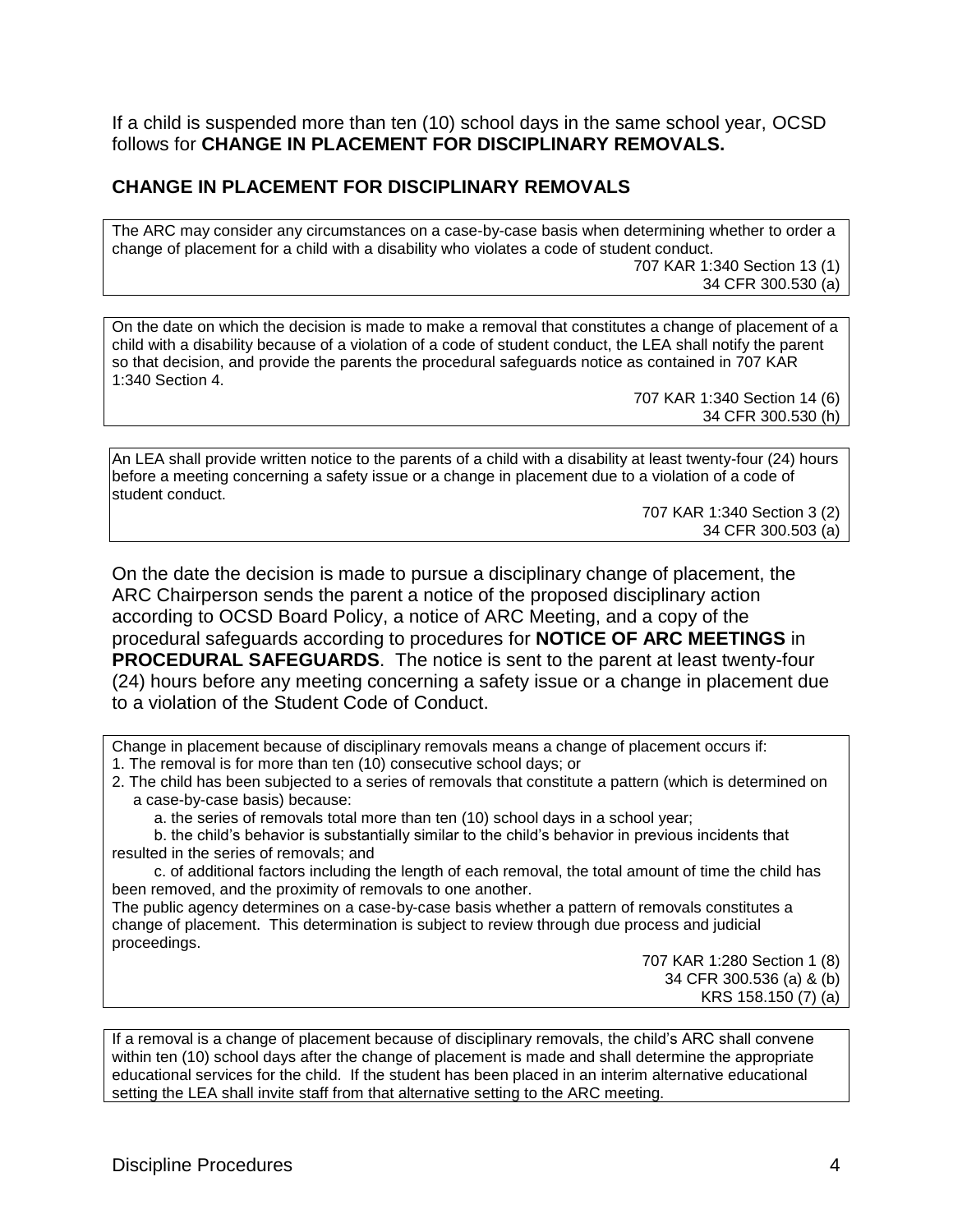| 707 KAR 1:340 Section 13 (10) |
|-------------------------------|
| 34 CFR 300.530 (d) (5)        |

The ARC Chairperson convenes an ARC meeting within ten (10) school days after a change of placement for disciplinary removals when a child is:

- 1. suspended for more than ten (10) consecutive school days in a school year;
- 2. demonstrating a pattern of behavior (see **Identifying a Pattern of Behavior** in procedures for **DISCIPLINE**); or
- 3. removed to an interim alternative educational setting (IAES) as a response to weapons or drug violations, or if the child has inflicted serious bodily injury upon another person see **REMOVAL TO AN INTERIM ALTERNATIVE EDUCATIONAL SETTING**.

### **Identifying a Pattern of Removals**

The ARC Chairperson and/or DoSE review the behavioral information to determine if the removal constitutes a pattern by reviewing the child's behavior in relation to the following factors:

- 1. Do the removals total more than ten (10) school days in a year?
- 2. Is the child's behavior for the current removal substantially similar to the child's behavior in previous incidents?
- 3. How often does the behavior occur, and at what severity?
- 4. How long does the behavior last?
- 5. How many days is the child removed from the educational setting each time?
- 6. What is the proximity of removals to one another?

# **MANIFESTATION DETERMINATION**

Within ten (10) school days of any decision to change the placement of a child with a disability because of a violation of a code of student conduct, the relevant members of the child's ARC, as determined by the LEA and the parent, must convene a meeting to review all relevant information in the student's file, including the child's IEP, any teacher observations, teacher-collected data, and any relevant information provided by the parents to determine:

(a) if the conduct in question was caused by, or had a direct and substantial relationship to the child's disability; or

(b) if the conduct in question was the direct result of the LEA's failure to implement the IEP. 707 KAR 1:340 Section 14 (1) 34 CFR 300.530 (e)(1)

Within ten (10) school days of the decision to change the placement of a child with a disability due to violations of the code of student conduct, the ARC conducts a manifestation determination meeting.

The ARC reviews and considers evaluation and diagnostic results, the IEP, teacher observations, teacher-collected data, any relevant information provided by the parents, and a review of the child's placement to answer the questions in relation to the disability and child's offending behavior: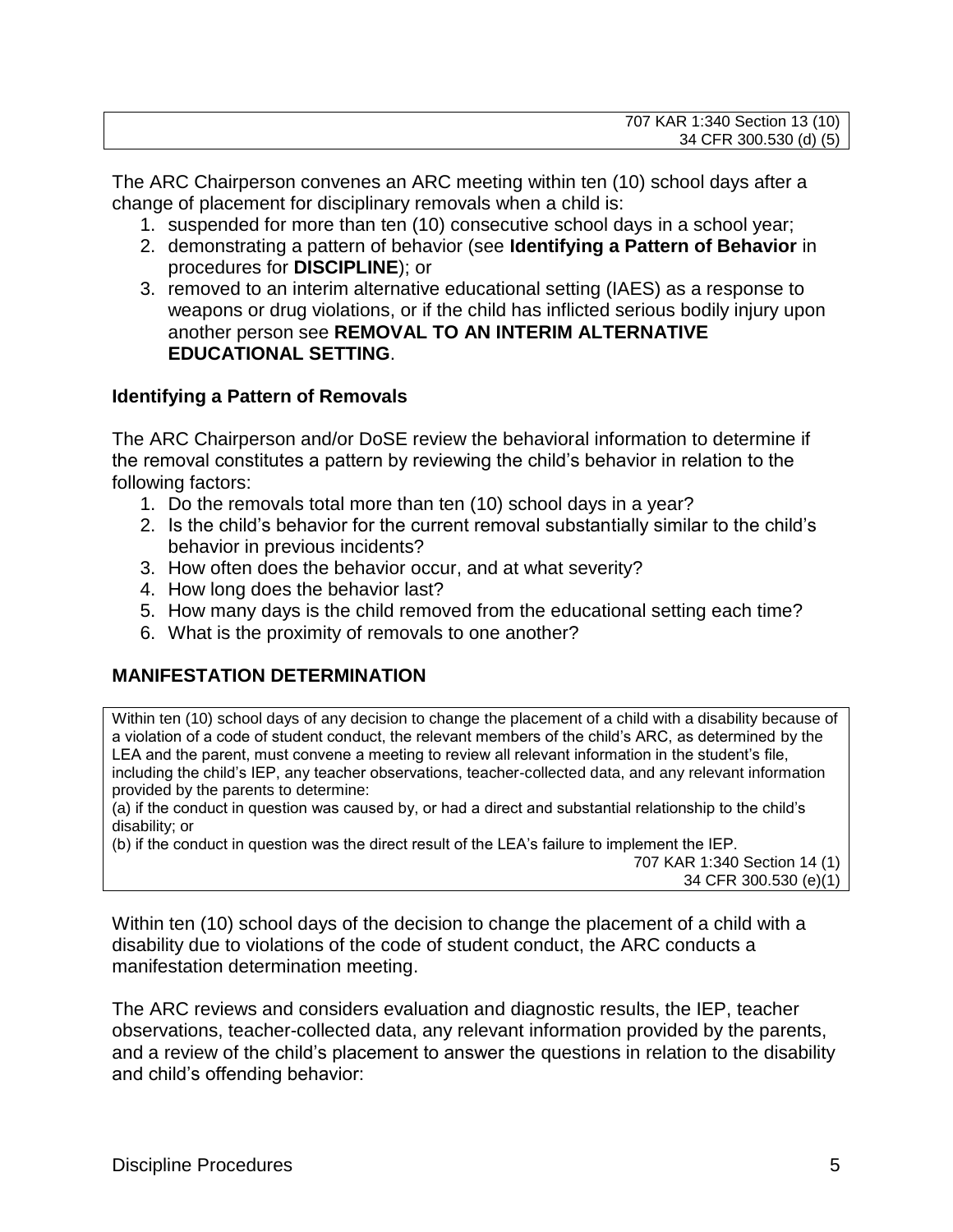- 1. Was the conduct caused by or does it have a direct and substantial relationship to the child's disability?
- 2. Was the child's conduct the direct result of OCSD's failure to implement the IEP?

#### **Behavior IS NOT a Manifestation of the Disability**

If the behavior that gave rise to the violation of the school code is determined not to be a manifestation of the child's disability (as described in Section 14 of this administrative regulation), school personnel may apply the relevant disciplinary procedures to children with disabilities in the same manner and for the same duration as the procedures would be applied to children without disabilities for removals that would exceed ten (10) consecutive school days.

707 KAR 1:340 Section 13 (4)

If the ARC answers "NO" to both of the questions, the behavior is *not* a manifestation of the child's disability, and the child is subject to the same disciplinary procedures as any non-disabled child. The ARC Chairperson notifies the Superintendent of the ARC decision. The Superintendent may recommend expulsion to the OCSD Board according to OCSD Board Policy.

If the child is to be expelled from school or will continue further removal from the child's current placement, the ARC Chairperson follows procedures for **PROVIDING SERVICES** in **DISCIPLINE**.

#### **Behavior IS a Manifestation of the Disability**

The conduct shall be determined to be a manifestation of the child's disability if the ARC determines that either condition in 707 KAR 1:340 Section 14 (1) was met.

> 707 KAR 1:340 Section 14 (2) 34 CFR 300.530 (e) (2) 34 CFR 300.530 (c)

If the ARC answers "YES" to either of the questions, the behavior is a manifestation of the child's disability, and the child is not subject to further disciplinary procedures, unless the child's violation involved drugs or weapons (see procedures for **REMOVAL TO AN INTERIM ALTERNATIVE EDUCATIONAL SETTING**).

If the ARC determines that the conduct was a manifestation of the child's disability, the ARC shall: (a) 1. conduct a functional behavioral assessment unless the LEA had conducted a functional behavioral assessment before the behavior that resulted in the change of placement occurred and had implemented a behavioral intervention plan for the child; or

2. review the behavioral intervention plan, (if one had already been developed) and modify it, as necessary, to address the behavior; and

(b) return the child to the placement from which the child was removed unless the LEA and the parent agree to a change of placement as part of the modification of the behavioral intervention plan or because of the special circumstances explained in 707 KAR 1:340 Section 14 (5).

> 707 KAR 1:340 Section 14 (4) 34 CFR 300.530 (f) (1) & (2)

If the ARC determines that the condition in 707 KAR 1:340 Section 14 (1) was met, the LEA shall take immediate steps to remedy those deficiencies.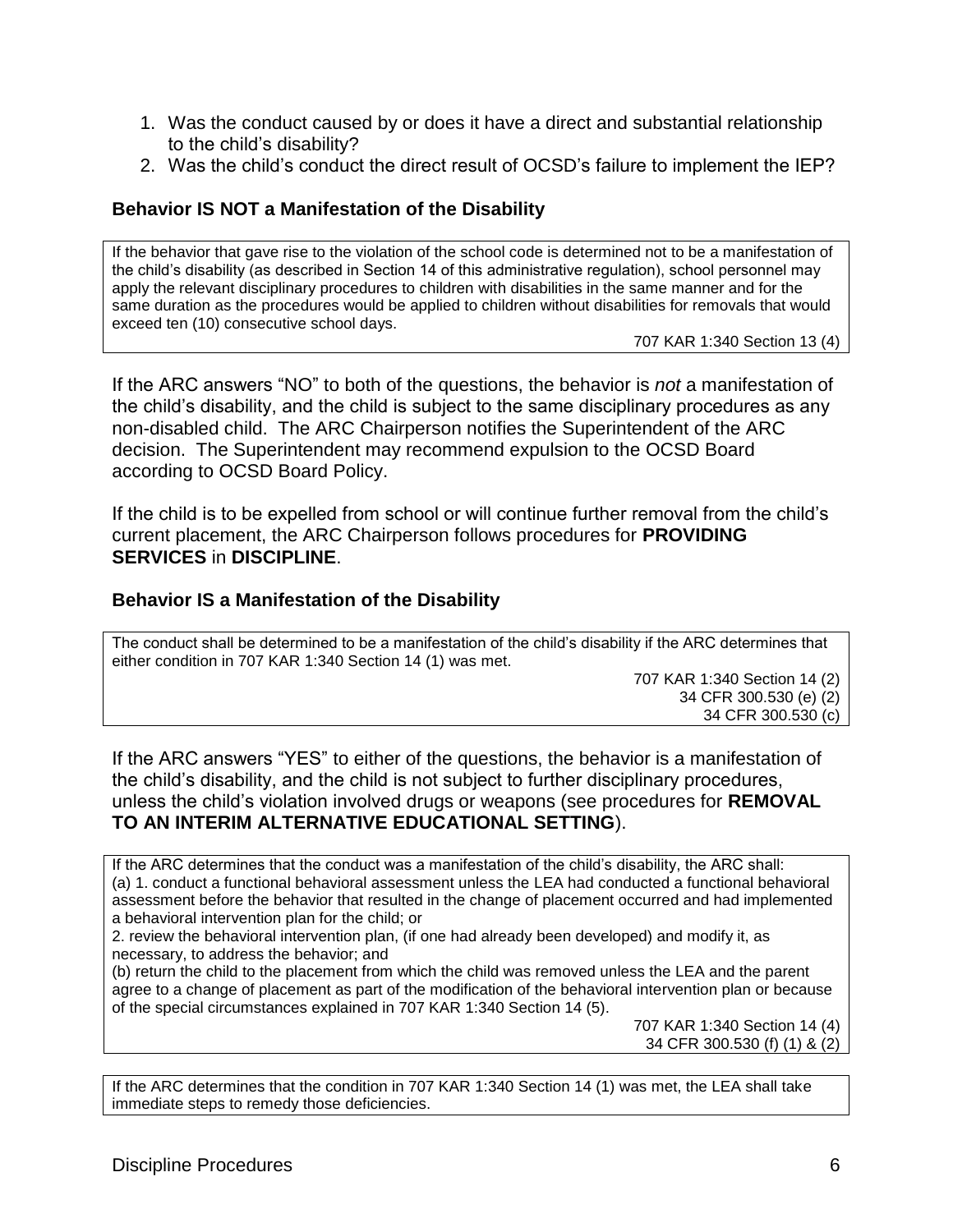The ARC reviews the behavior(s) and conducts a functional behavioral assessment (FBA). Based on the FBA, the ARC:

- 1. develops a behavioral intervention plan (BIP);
- 2. reviews and revises the IEP, if appropriate; and determines appropriate educational services and placement according to procedures for **IEP** and **PLACEMENT IN THE LEAST RESTRICTIVE ENVIRONMENT**; and
- 3. assigns staff to implement and collect data on the BIP and IEP.

The ARC assigns staff to review data on a regular basis to determine if interventions are effective. If staff determine the data demonstrates interventions are ineffective, staff inform the ARC Chairperson who schedules an ARC meeting.

# **PROVIDING SERVICES FOR STUDENTS REMOVED FOR MORE THAN TEN DAYS**

6. A child with a disability who is removed from the child's current placement for more than ten (10) consecutive school days shall:

(a) continue to receive a free appropriate education so as to enable the child to continue to participate in the general curriculum, although in another setting, and to progress toward meeting the goals set out in the child's IEP; and

(b) receive, as appropriate, a functional behavioral assessment, and behavioral intervention services, and modifications, that are designed to address the behavior violation so that it does not recur.

7. The services described in 707 KAR 1:340 Section 13 (6) may be provided in an interim alternative educational setting.

707 KAR 1:340 Section 13 (6) & (7) 34 CFR 300.530 (d) (1) & (2)

After a child with a disability has been removed from the child's current placement for ten (10) school days in the same school year, and the current removal is for not more than ten (10) consecutive school days and is not a change in placement because of disciplinary removals, school personnel, in consultation with at least one of the child's teachers, shall determine the extent to which educational services explained in 707 KAR 1:340 Section 13 (6) are needed.

> 707 KAR 1:340 Section 13 (9) 34 CFR 300.530 (d) (4)

After making the manifestation determination, the ARC selects an educational setting, which may include an interim alternative educational setting that will enable the child to continue to:

- 1. receive a free appropriate public education;
- 2. participate in the general curriculum;
- 3. progress toward meeting the goals in the IEP; and
- 4. receive functional behavioral assessment and behavioral intervention services and modifications to address the behavior to prevent the behavior from recurring.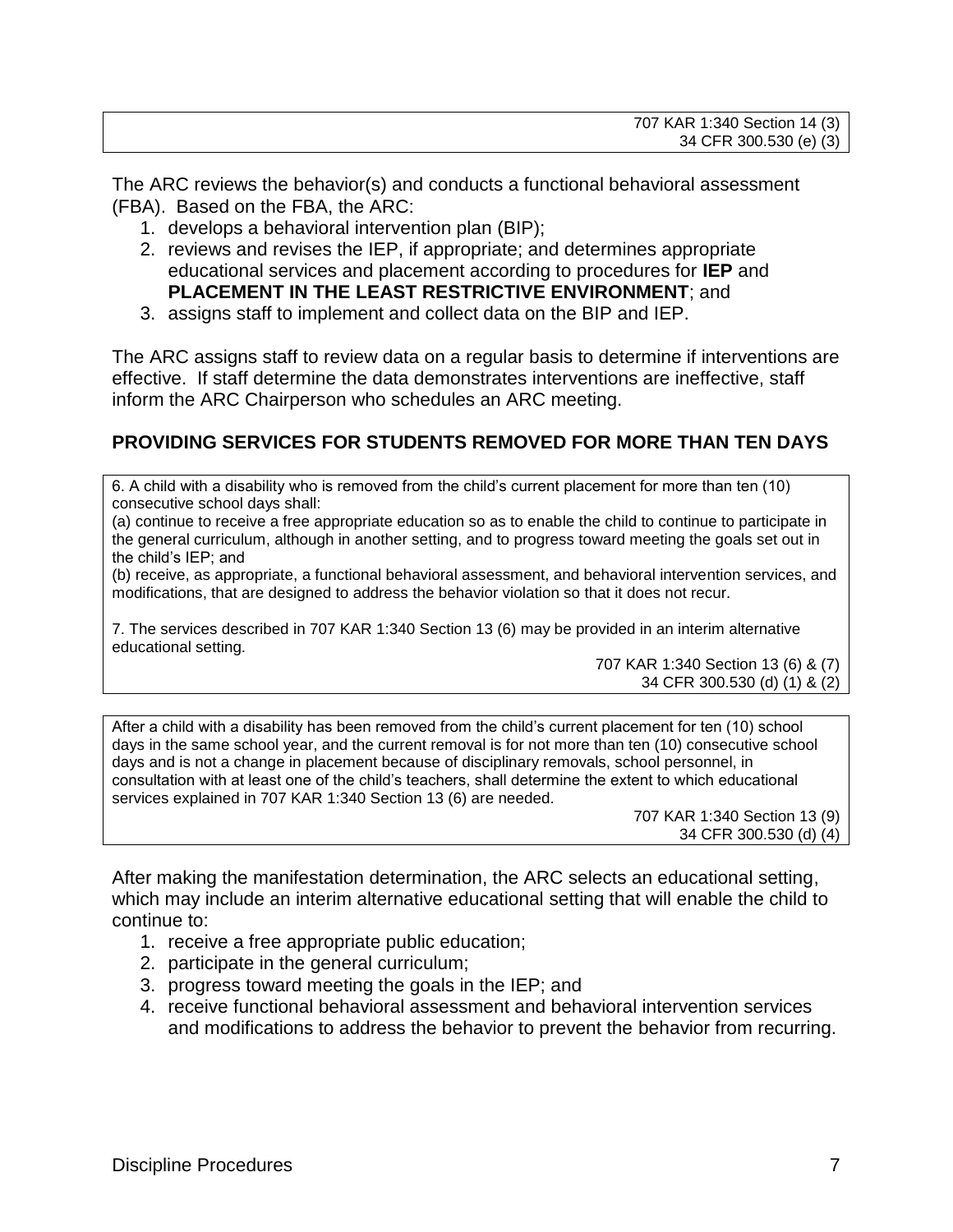The Principal and/or DoSE arranges for appropriate OCSD teachers and related service personnel to provide specially designed instruction and related services for the child in the placement selected by the ARC.

OCSD does not terminate educational services for a child with a disability during any period of expulsion or long-term removal (more than ten days within one school year). The DoSE arranges for appropriate OCSD teachers and related service personnel to provide special education and related services for the student.

# **REMOVAL TO AN INTERIM ALTERNATIVE EDUCATIONAL SETTING**

The ARC of the child shall determine the interim alternative educational setting and the services for any child removed under 707 KAR 1:340 Section 13 (4) and (10) and Section 14 (5). 707 KAR 1:340 Section 14 (7)

34 CFR 300.530 (d) (2)

School personnel may remove a child with a disability to an interim alternative educational setting for not more than forty-five (45) school days without regard to whether the behavior is a manifestation of the child's disability, if the child:

(a) carries a weapon to or possesses a weapon at school, on school premises, or to or at a school function under the jurisdiction of the Kentucky Department of Education or the LEA;

(b) knowingly possesses or uses illegal drugs or solicits the sale of a controlled substance while at school, on school premises, or at a school function under the jurisdiction of the Kentucky Department of Education or the LEA; or

(c) has inflicted serious bodily injury upon another person while at school, on school premises, or at a school function under the jurisdiction of the Kentucky Department of Education or the LEA.

707 KAR 1:340 Section 14 (5) 34 CFR 300.530 (g)

The ARC may change a child's educational placement to an interim alternative educational setting (IAES) for not more than forty-five (45) school days:

- 1. as a response to weapons or drug violations at school, on school premises, or at a school function, regardless if the ARC determined the behavior was a manifestation of the disability; or
- 2. if the child has inflicted serious bodily injury upon another person at school, on school premises, or at a school function.

Controlled substance means a drug or other substance identified under schedules I, II, III, IV, or V in section 202(c) of the Controlled Substances Act (20 U.S.C. 812(c)).

34 CFR 300.530 (i) (1)

Illegal drug means a controlled substance; but does not include a controlled substance that is legally possessed or used under the supervision of a licensed health-care professional or that is legally possessed or used under any other authority under that Act or under any other provision of Federal law. 34 CFR 300.530 (i) (2)

Seriously bodily injury means bodily injury which involves a substantial risk of death; extreme physical pain; protracted and obvious disfigurement; or protracted loss or impairment of the function of a bodily member, organ, or mental faculty.

18 U.S.C. 1365 (3) (h)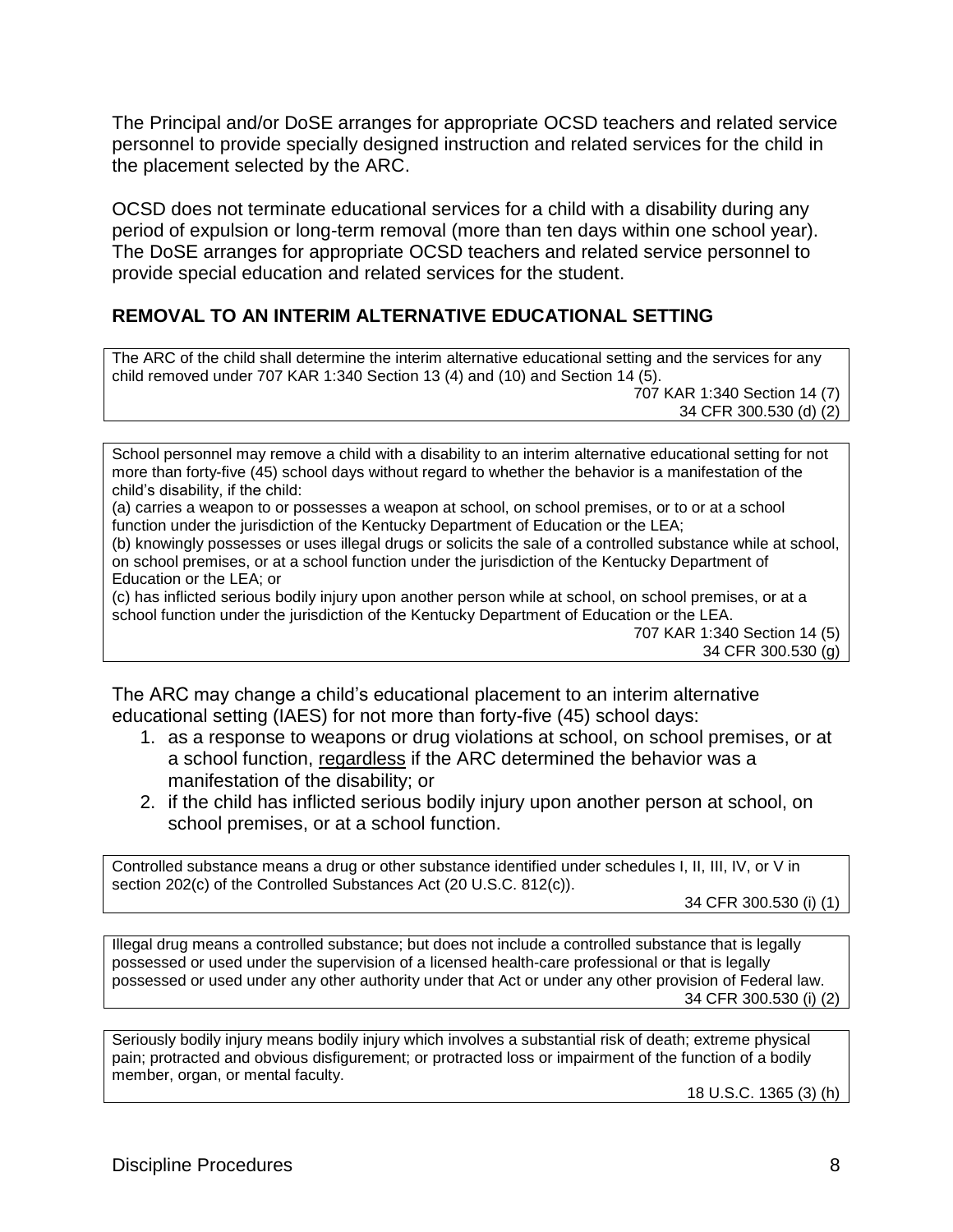34 CFR 300.530 (i) (3)

A weapon means a weapon, device, instrument, material or substance, animate or inanimate, that is used for, or is readily capable of, causing death or serious bodily injury, except that such term does not include a pocket knife with a blade of less than 2 1/2 inches in length.

18 USC 930 (g) (2) 34 CFR 300.530 (i) (4)

### **Parent Appeal from Placement Decisions**

The parent of a child with a disability who disagrees with any decision regarding placement under 707 KAR 1:340 Sections 13 or 14, or the manifestation determination, or an LEA that believes that maintaining the current placement of the child is substantially likely to result in injury to the child or to others may request a hearing by filing using the procedures in 707 KAR 1:340 Sections 8 & 11. 707 KAR 1:340 Section 15 (1) 34 CFR 300.532 (a)

If the parent disagrees with the determination of the ARC that the behavior is not related to the disability, the parent may request an expedited due process hearing according to **DUE PROCESS HEARING** in procedures for **PROCEDURAL SAFEGUARDS**.

2. A hearing officer shall hear and make a determination regarding an appeal requested pursuant to 707 KAR 1:340 Section 15 (1).

3. In making a determination, the hearing officer may order a change in placement of a child with a disability. The hearing officer may:

(a) return the child to the placement from which the child was removed; or

(b) order a change in placement of the child to an appropriate interim alternative educational setting for not more than forty-five (45) school days if the hearing officer determines that maintaining the current placement is substantially likely to result in injury to the child or others.707 KAR 1:340 Section 15 (2-3)34 CFR 300.532 (b).

5. An appeal under this section shall:

(a) be conducted in an expedited manner;

(b) shall occur within twenty (20) school days from the date the request is files; and

(c) shall result in a determination within ten (10) school days after the hearing.

707 KAR 1:340 Section 15 (2) (3) (5)

34 CFR 300.532 (b)

If the parent or the LEA disagrees with the determination of the hearing officer, either party may request an appeal according to **EXCEPTIONAL CHILD APPEALS BOARD**  in procedures for **PROCEDURAL SAFEGUARDS**.

### **STAY PUT PROVISION**

When an appeal has been requested pursuant to this section, the child shall remain in the interim alternative educational setting pending the decision of the hearing officer or until the expiration of the time provided for in 707 KAR 1:340 Section 15 (3) (b), whichever occurs first, unless the parent and LEA agree otherwise.

> 707 KAR 1:340 Section 15 (4) 34 CFR 300.533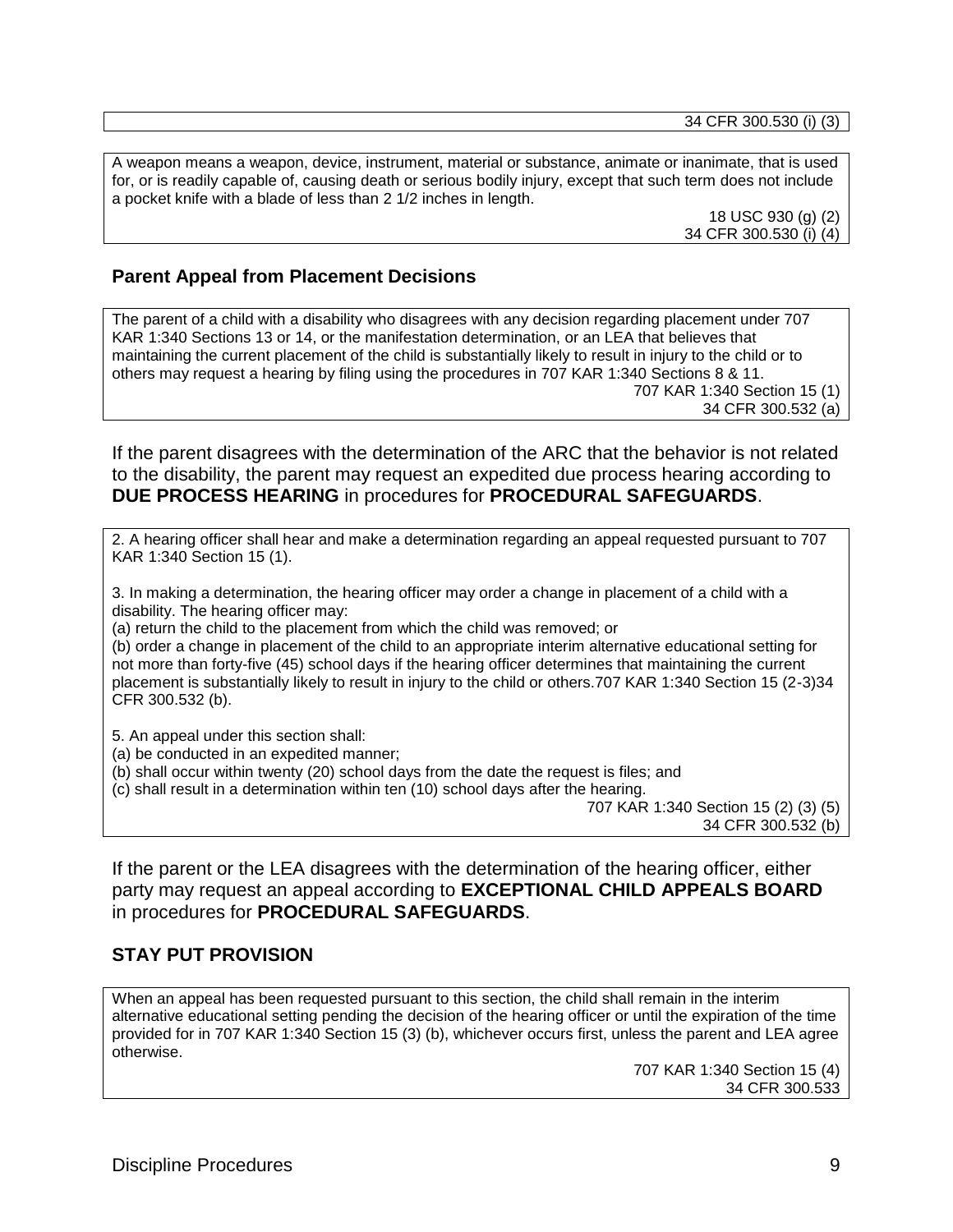If a due process hearing is requested by either party regarding the manifestation determination or the IAES, OCSD keeps the child in the interim alternative educational setting until the hearing officer makes a decision, or the 45 day time period expires, unless the parent and OCSD agree otherwise.

# **PROTECTION FOR CHILDREN NOT YET ELIGIBLE FOR IDEA**

A child who has not been identified as having a disability according to procedures for **EVALUATION** and **ELIGIBILITY**, who is facing disciplinary procedures, may assert protection under IDEA if the district had knowledge that the child should have been identified as a child with a disability.

# **Basis of Knowledge**

A LEA shall be deemed to have knowledge that a child is a child with a disability if: (a) the parent of the child has expressed concern in writing (or orally if the parent cannot express it in writing) to supervisory or administrative personnel of the appropriate LEA or to the teacher of the child, that the child is in need of special education and related services;

(b) the parent of the child has requested an evaluation pursuant to the requirements in 707 KAR 1:300; or (c) the teacher of the child, or other personnel of the LEA, has expressed concern about a pattern of behavior or performance of the child directly to the director of special education or to other supervisory personnel of the LEA.

707 KAR 1:340 Section 16 (1) 34 CFR 300.534 (b)

OCSD is deemed to have knowledge that a child is a child with a disability when concerns are expressed in accordance with procedures for **CHILD FIND** and/or the **Referral System** in procedures for **EVALUATION**. OCSD has knowledge under one or more of the following circumstances:

- 1. The parent expressed concern in writing (or orally) to supervisory or administrative staff that the child needs special education and related services.
- 2. The behavior or performance of the child demonstrates the need for services.
- 3. The parent requested an evaluation.
- 4. The teacher or other school staff expressed concern about the behavior or performance of the child to the DoSE or other supervisory personnel of OCSD.

A district shall not be deemed to have knowledge that a child may be a child with a disability if, as a result of receiving information the LEA:

(a) conducted an evaluation and determined the child was not a child with a disability;

(b) determined an evaluation was not necessary and provided notice to the parents of these determinations; or

(c) parents refused to consent to an evaluation or refused initial services.

707 KAR 1:340 Section 16 (2) 34 CFR 300.534 (c)

OCSD is deemed to not have knowledge that a child is a child with a disability if:

1. OCSD had conducted an evaluation and the child was not found eligible for special education services; or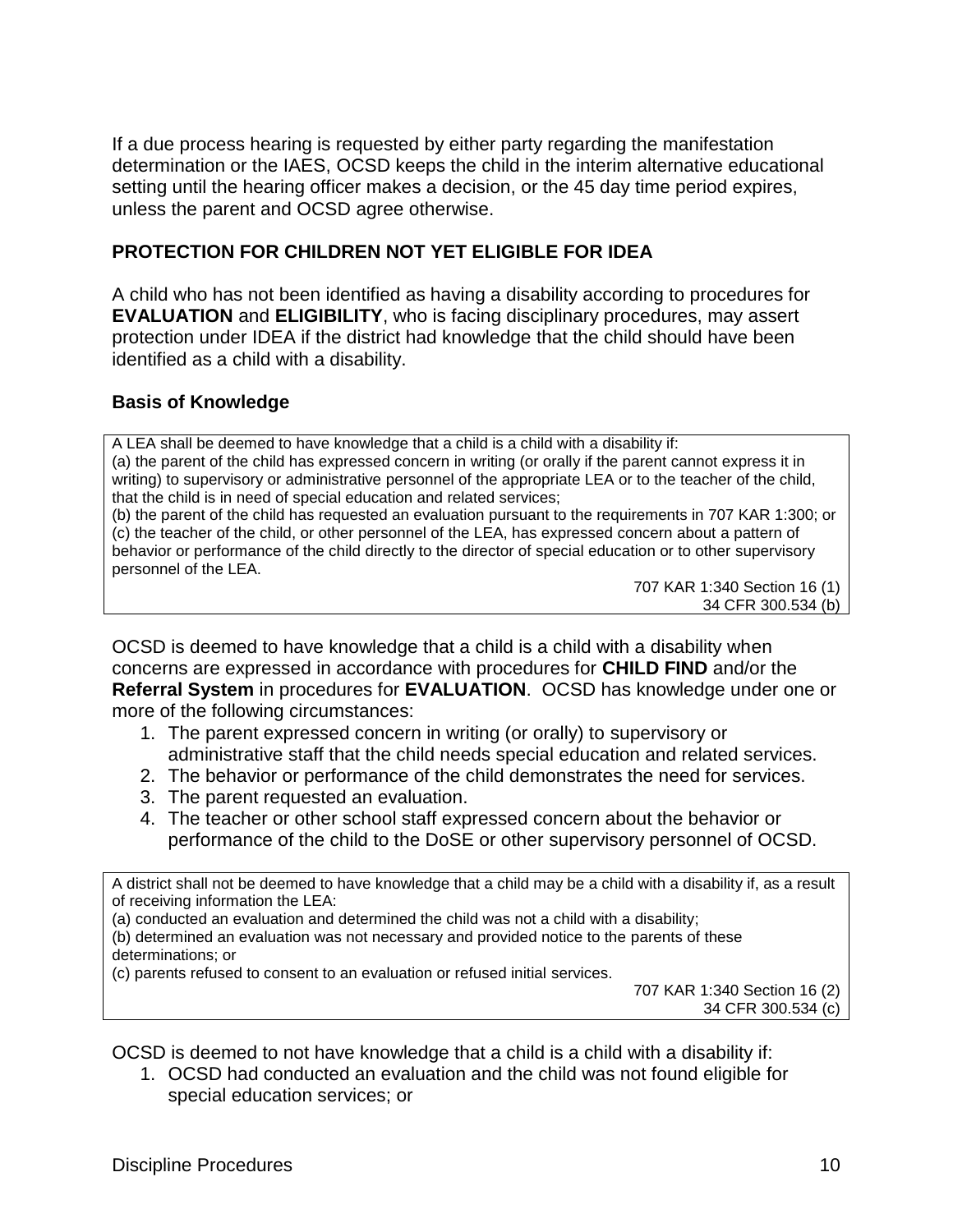#### 2. the ARC previously had determined that an evaluation was not necessary according to procedures for **EVALUATION** and **ELIGIBILITY**.

If an LEA does not have knowledge that a child is a child with a disability prior to taking disciplinary measures against the child, the child may be subjected to the same disciplinary measures as measures applied to children without disabilities.

707 KAR 1:340 Section 16 (3) 34 CFR 300.534 (d) (1)

Before taking disciplinary measures against a child, the principal follows OCSD's suspension and expulsion procedures. The principal reviews the child's records and discusses with the child's current teacher(s) and counselor(s) to determine if the district had knowledge that the child may be in need of special education services.

If the principal determines that OCSD does not have knowledge that the child has a disability, then the child is subjected to the same disciplinary procedures applied to children who do not have disabilities. The building principal documents the review of records according to OCSD Board Policy.

### **Evaluation Request During Disciplinary Proceedings**

If a request is made for an evaluation of a child during the time period in which the child is subjected to disciplinary measures, the evaluation shall be conducted in an expedited manner. Until the evaluation is completed, the child shall remain in the educational placement determined by school authorities, which may include suspension or expulsion without educational services.

> 707 KAR 1:340 Section 16 (4) 34 CFR 300.534 (d) (2)

If a child is being considered for expulsion and the parent requests an evaluation for a possible disability, the ARC Chairperson schedules an ARC meeting to review the referral and discuss an evaluation. The ARC conducts the evaluation in an expedited manner. The child remains in the disciplinary placement during the evaluation unless educational services are required under some other provision of law.

### **REPORTING TO LAW ENFORCEMENT AGENCIES**

Notwithstanding any provisions of 707 KAR Chapter 1, an agency may report a crime committed by a child with a disability to appropriate authorities.

707 KAR 1:340 Section 17 (1) 34 CFR 300.535 (a)

When the principal has a reasonable belief that an act has occurred on school property or at a schoolsponsored function involving assault resulting in serious physical injury, a sexual offense, kidnapping, assault involving the use of a weapon, possession of a firearm in violation of the law, possession of a controlled substance in violation of the law, or damage to the property, the principal shall immediately report the act to the appropriate local law enforcement agency. For purposes of this section, "school property" means any public school building, bus, public school campus, grounds, recreational area, or athletic field, in the charge of the principal.

KRS 158.154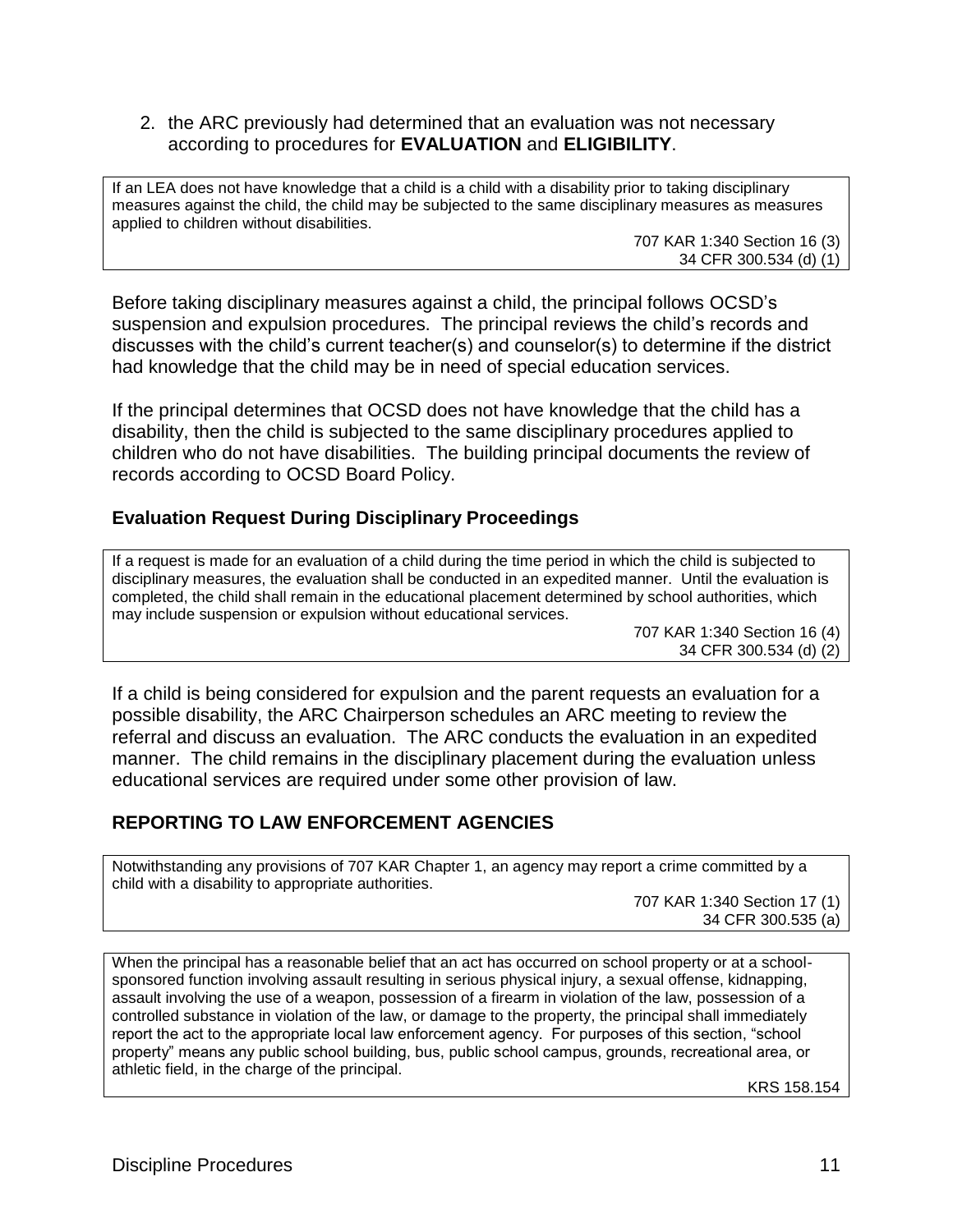A person who is an administrator, teacher, or other employee of a public or private school shall promptly make a report to the local police department, sheriff, or Kentucky State Police, by telephone or otherwise, if the person knows or has reasonable cause to believe that conduct has occurred which constitutes a misdemeanor or violation offense under the laws of this Commonwealth and relates to carrying, possession, or use of a deadly weapon; or use, possession, or sale of controlled substances; or any felony offense under the laws of this Commonwealth; and the conduct occurred on the school premises or within one thousand (1,000) feet of school premises, on a school bus, or at a school-sponsored or sanctioned event.

KRS 158.155 (4)

Any person required to report under KRS 158.155 who fails to report promptly or who refuses to make a report is guilty of a Class A misdemeanor.

KRS 158.990

Beyond the control of school means any child who has been found by the court to have repeatedly violated the lawful regulations for the government of the school as provided in KRS 158.150, and as documented in writing by the school as a part of the school's petition or as an attachment to the school's petition. The petition or attachment shall describe the student's behavior and all interventions strategies attempted by the school.

KRS 600.020 (3)

When an OCSD representative learns, or has reason to believe, a crime has been committed by a child with a disability, the representative follows OCSD Board Policy to report the crime to the appropriate authorities.

### **Temporary Injunctive Relief for Dangerous Children**

If the admissions and release committee determines that an exceptional child's behavior is related to his disability, the child shall not be suspended any further or expelled unless the current placement could result in injury to the child, other children, or the educational personnel, in which case an appropriate alternative placement shall be provided that will provide for the child's educational needs and will provide a safe learning and teaching environment for all. If the admissions and release committee determines that the behavior is not related to the disability, the local educational agency may pursue its regular suspension or expulsion procedure for the child, if the behavior so warrants. However, educational services shall not be terminated during a period of expulsion and during a suspension after a student is suspended for more than a total of ten (10) days during a school year. A district may seek temporary injunctive relief through the courts if the parent and the other members of the admissions and release committee cannot agree upon a placement and the current placement will likely result in injury to the student or others.

KRS 158.150 (7) (c)

If the parent and members of the ARC can not agree upon current placement, the Superintendent, or designee, may apply to an appropriate court for injunctive relief.

### **Transmission of Records**

If an LEA reports a crime committed by a child with a disability, it shall ensure that copies of the special education and disciplinary records of the child are transmitted for consideration by the appropriate authorities to the extent the transmission is permitted by the Family Education Rights and Privacy Act, 20 U.S.C. Section 1232g.

707 KAR 1:340 Section 17 (2) 34 CFR 300.535 (b) (2)